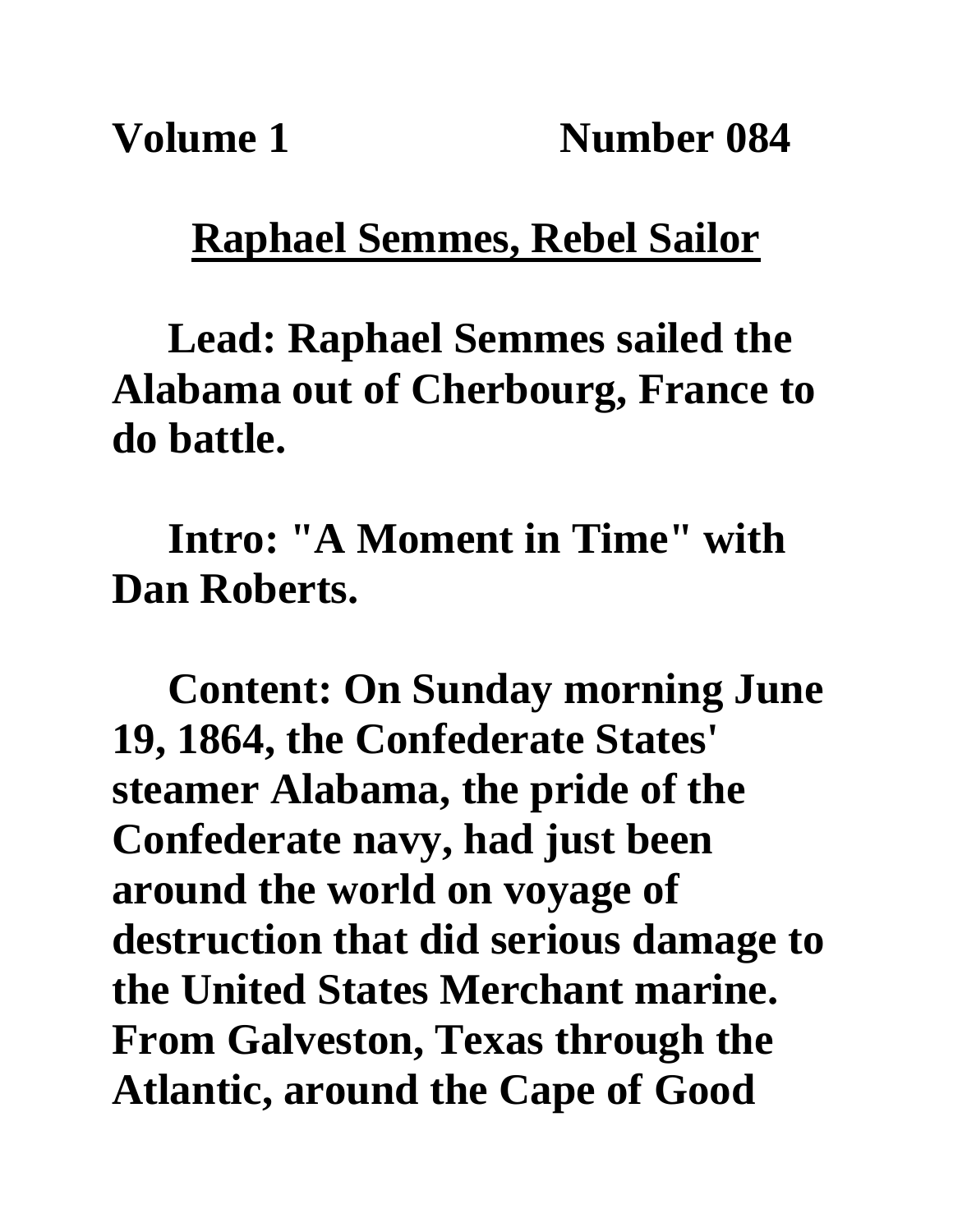**Hope, into the Indian Ocean, the Alabama had captured and destroyed 62 Union ships. At 900 tons and 230 feet long, she could make 13 knots between steam and sail, boasted 8 guns and cost \$250,000 Confederate dollars. She was commanded by the Confederate navy's finest sailor, Raphael Semmes.** 

**Born in Charles County, Maryland, in 1809, he settled in Mobile, Alabama. After a long and distinguished service in the US Navy, including conspicuous bravery during the Mexican War, he offered his services to the Confederacy in 1861. Semmes eventually commanded two Confederate naval vessels but on the Alabama he made his reputation. Eleven years later**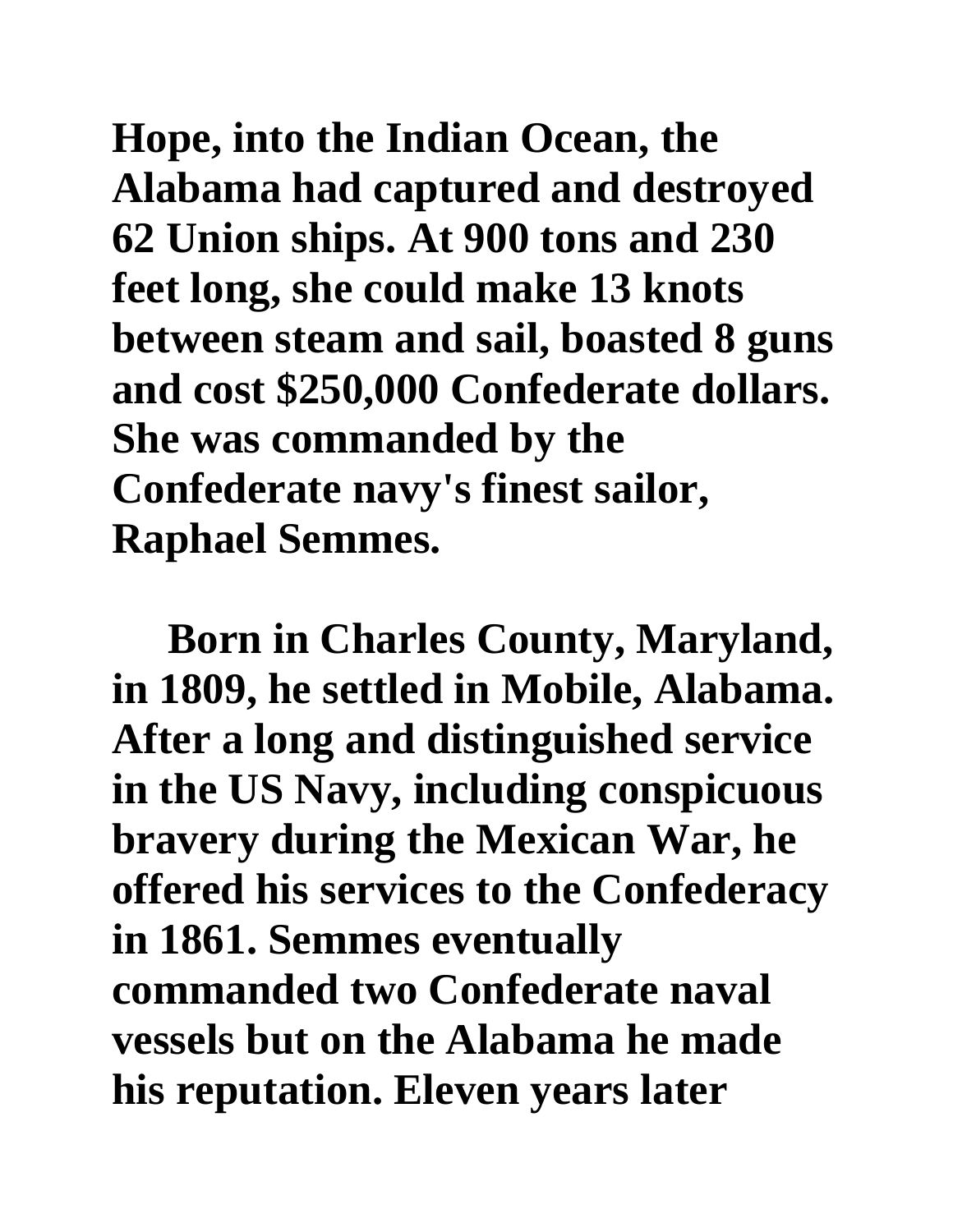**naval solicitor, John A. Bolles said, "Never in naval history has there occurred so striking an example of the tremendous power of mischief exacted by a single cruiser as the Alabama under Raphael Semmes."**

**On the morning she sailed out of Cherbourg it was to meet the challenge of the U.S.S. Kerserge which had discovered the Confederate raider and lay waiting to do take her out. They seemed to be equally matched but Captain Winslow of the Kerserge had hung heavy cable chains over the middle of his ship and boxed them in. Firing was hot and at close range and soon Semmes saw his shells, though apparently exploding against the sides of the Kerserge were doing very little**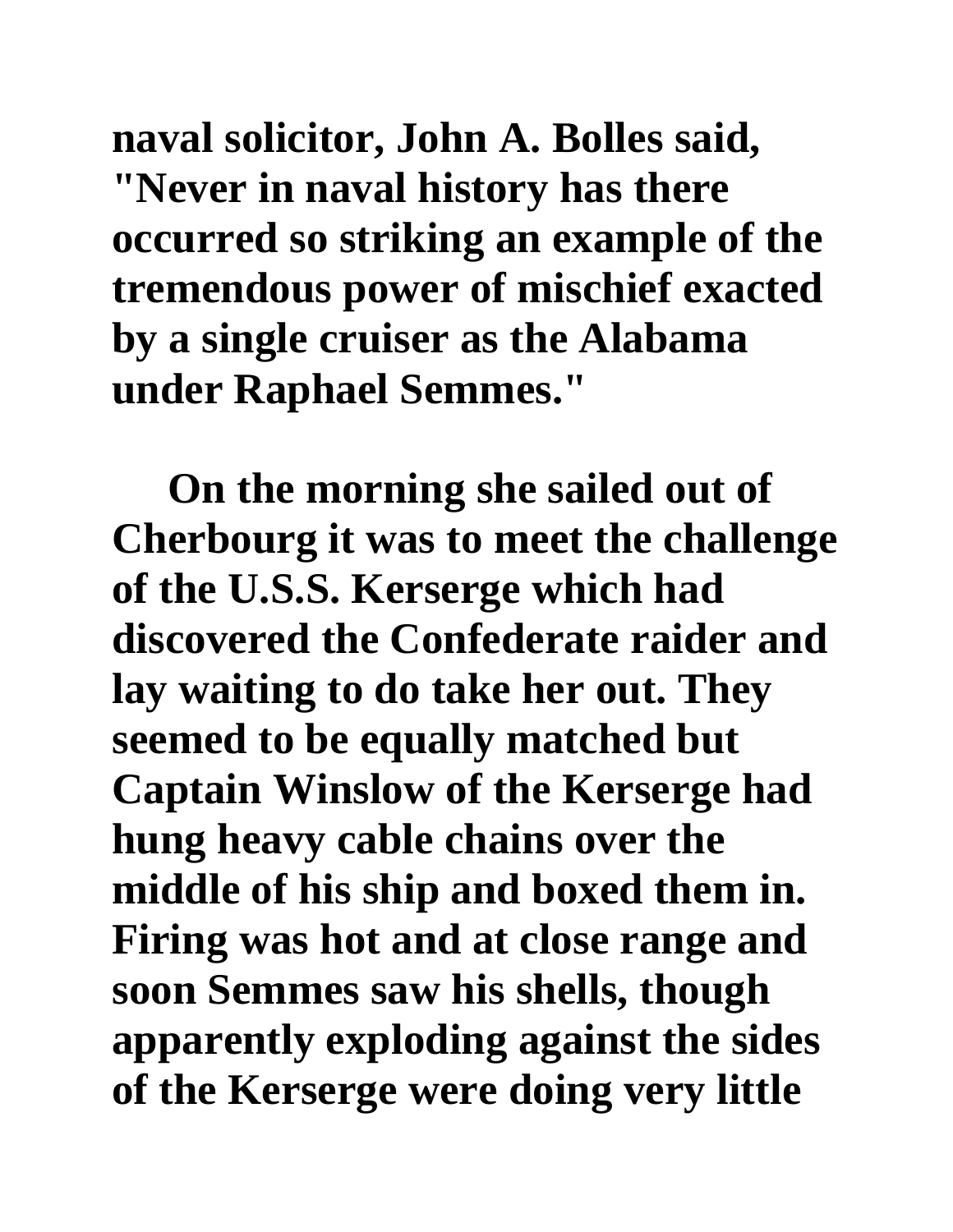**damage. Semmes was fighting an ironclad in disguise.**

**The battle lasted 1 hour and 10 minutes and the Alabama was dying. Semmes recognized that to continue would be fruitless, he hauled down the ship's colors to prevent further loss of life and with his crew abandoned ship. Rescued by an English yacht, he was returned to Virginia and commanded Confederate gunboats on the James River until the fall of Richmond. Semmes ended his career as a practicing lawyer and vigorous newspaper editor in Alabama.**

**At the University of Richmond, this is Dan Roberts.**

**Resources**